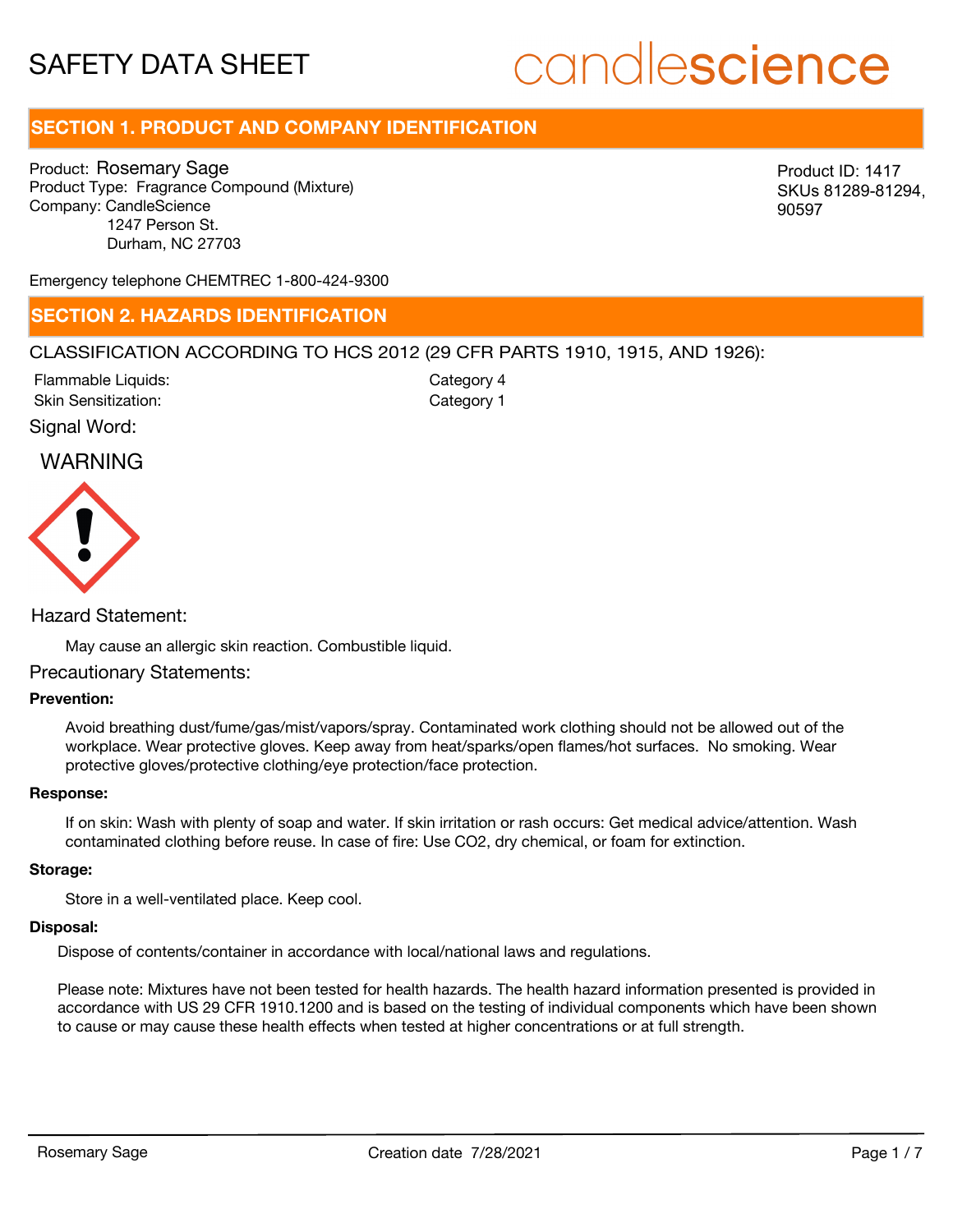# candlescience

### **SECTION 3. COMPOSITION/INFORMATION ON INGREDIENT**

| Hazardous components                                                            | CAS No.        | Weight %  |
|---------------------------------------------------------------------------------|----------------|-----------|
| Benzyl benzoate                                                                 | $120 - 51 - 4$ | $30 - 40$ |
| Neryl acetate                                                                   | 141-12-8       | $3 - 5$   |
| Geranyl acetate                                                                 | 105-87-3       | $1 - 3$   |
| Eucalyptol                                                                      | 470-82-6       | $1 - 3$   |
| Linalool                                                                        | 78-70-6        | $1 - 3$   |
| d-Limonene                                                                      | 5989-27-5      | $\leq 1$  |
| 2,4-dimethylcyclohex-3-ene-1-carbaldehyde                                       | 68039-49-6     | $\leq 1$  |
| Camphene                                                                        | 79-92-5        | $\leq 1$  |
| alpha-Pinene                                                                    | $80 - 56 - 8$  | $\leq 1$  |
| Coumarin                                                                        | $91 - 64 - 5$  | $\leq 1$  |
| 2-acetyl-1,2,3,4,5,6,7,8-octahydro-2,3,8,8-tetra-methylnaphtalene (main isomer) | 54464-57-2     | $\leq 1$  |
| delta-3-Carene                                                                  | 13466-78-9     | $\leq 1$  |
| beta-Pinene                                                                     | 127-91-3       | $\leq 1$  |
| Lauric aldehyde                                                                 | 112-54-9       | $\leq 1$  |
| Undecanal                                                                       | $110 - 41 - 8$ | $\leq$ 1  |

## **SECTION 4. FIRST AID MEASURES**

### Inhalation:

Remove casualty to fresh air and keep warm and at rest. In case of respiratory tract irritation, consult a physician.

### Skin contact:

Change contaminated, saturated clothing. After contact with skin, wash immediately with plenty of water and soap. In case of skin reactions, consult a physician.

### Eye contact:

In case of contact with eyes flush immediately with plenty of flowing water for 10 to 15 minutes holding eyelids apart and consult an ophthalmologist.

### Ingestion:

If accidentally swallowed rinse the mouth with plenty of water (only if the person is conscious) and obtain immediate medical attention. Do not induce vomiting.

### Most important symptoms:

No known symptoms to date.

Indication of immediate medical attention:

Treat symptomatically.

### General information:

When in doubt or if symptoms are observed, get medical advice.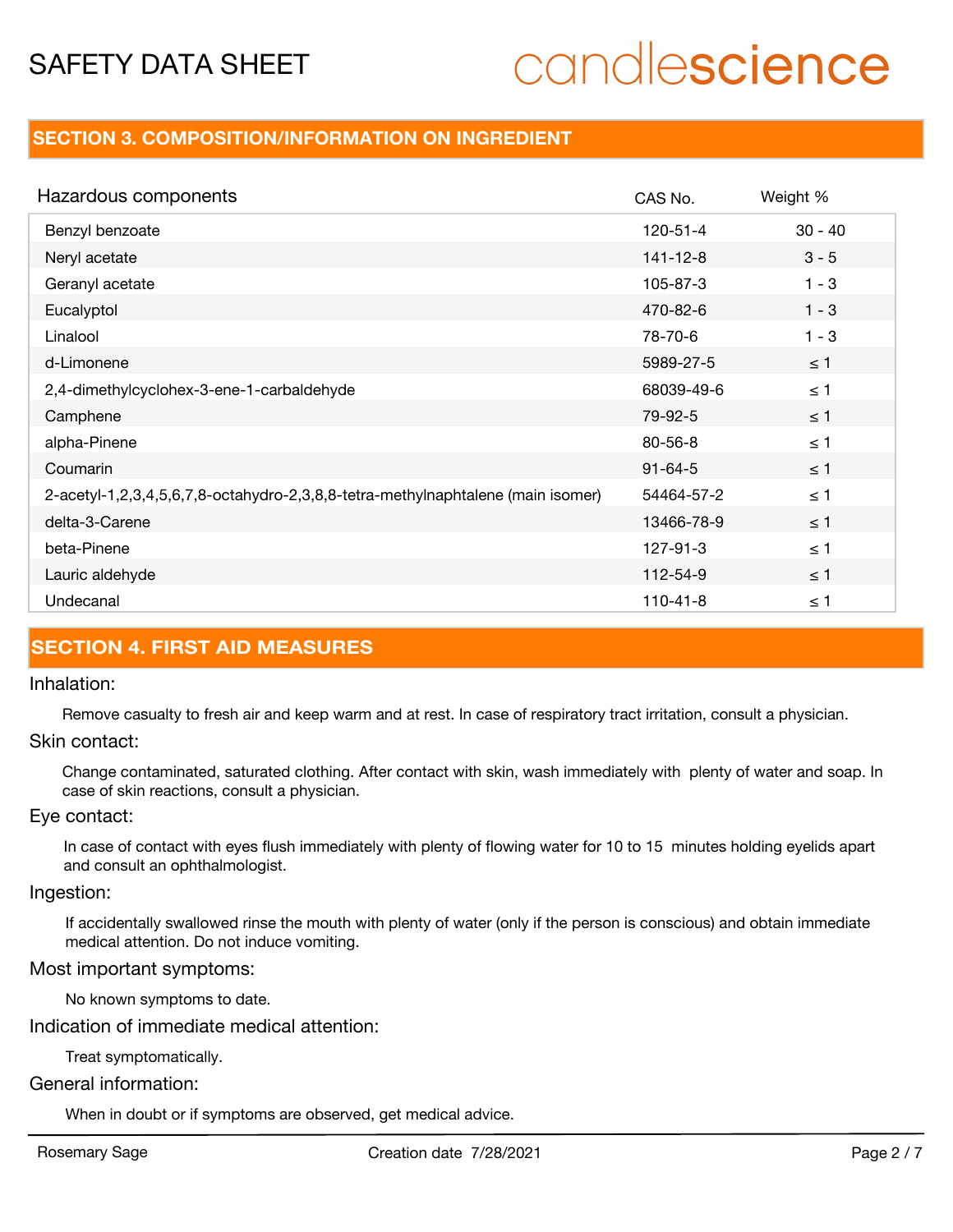# candlescience

# **SECTION 5. FIREFIGHTING MEASURES**

### Suitable extinguishing media:

Foam, carbon dioxide, or dry chemical.

### Unsuitable extinguishing media:

Avoid use of water in extinguishing fires.

### Specific hazards:

During fire, gases hazardous to health may be formed. Do not allow run-off from fire fighting to enter drains or water courses.

### Special fire fighting procedures:

Wear self-contained breathing apparatus for firefighting. Move containers from fire area if it can be done safely. Use water spray jet to protect personnel and to cool endangered containers.

### **SECTION 6. ACCIDENTAL RELEASE MEASURES**

### Personal precautions, protective equipment and emergency procedures:

Evacuate personnel to safe areas. Remove all sources of ignition. Ensure adequate ventilation. Keep people away from and upwind of spill/leak. Wear appropriate protective equipment and clothing during clean-up.

### Environmental precautions:

Do not allow to enter into soil/subsoil. Do not allow to enter into surface water or drains. Dispose of in accordance with local regulations. Local authorities should be advised if significant spillage cannot be contained.

### Methods and materials for containment and cleaning up:

Soak up with inert absorbent material (e.g. sand, silica gel, vermiculite). Keep in suitable and closed containers for disposal. Clean contaminated floors and objects thoroughly while observing environmental regulations.

## **SECTION 7. HANDLING AND STORAGE**

### Precautions for safe handling:

Avoid contact with skin and eyes. Avoid prolonged inhalation of vapors. Wash hands and other exposed areas with mild soap and water before eating, drinking or smoking and when leaving work. Handle in accordance with good industrial hygiene and safety practices.

Conditions for safe storage, including any incompatibilities:

Store in tightly closed and upright container in a cool, dry, ventilated area. Store away from light, heat, and sources of ianition.

## **SECTION 8. EXPOSURE CONTROLS/PERSONAL PROTECTION**

### Exposure Guidelines:

ACGIH: beta-Pinene (CAS 127-91-3) TWA 20 ppm

ACGIH: delta-3-Carene (CAS 13466-78-9) TWA 20 ppm

ACGIH: d-Limonene (CAS 5989-27-5) TWA 5 ppm

ACGIH: alpha-Pinene (CAS 80-56-8) TWA 20 ppm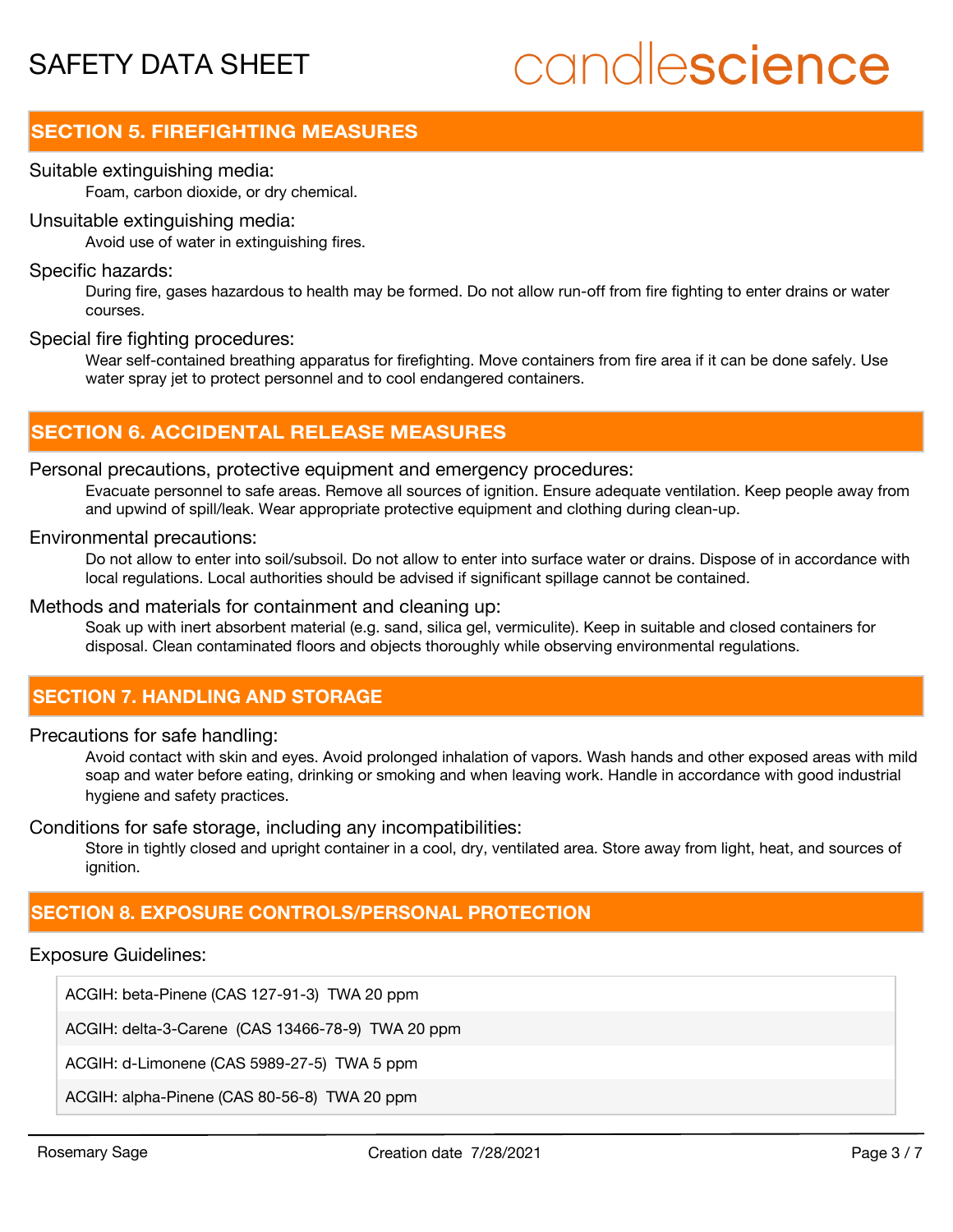# candlescience

### Appropriate Engineering Controls:

### **Ventilation:**

Use engineering controls to maintain airborne levels below exposure limit requirements or guidelines. If there are no applicable exposure limit requirements or guidelines, use only with adequate ventilation. Local exhaust ventilation may be necessary for some operations.

### Personal Protective Equipment:

### **Eye protection:**

Ensure that eyewash stations and safety showers are close to the workstation location. Chemical resistant goggles must be worn.

### **Hand protection:**

Wear chemical resistant gloves suitable for this material as determined by a hazard assessment. Gloves should be discarded and replaced if there is any indication of degradation or chemical breakthrough.

### **Skin and body protection:**

Wear protective clothing suitable for this material as determined by a hazard assessment.

### **Respiratory protection:**

Respiratory protection should be worn when workplace exposures exceed exposure limit requirements or guidelines. If there are no applicable exposure limits or guidelines, use an approved respirator where there is a potential for adverse effects, including but not limited to respiratory irritation or odor, where indicated or required by the exposure assessment. Selection of air-purifying or positive-pressure supplied air will depend on the results of the exposure assessment which includes an evaluation of the specific operations and the actual or potential airborne concentrations. The type of cartridge or filter to be used must be selected and approved for the chemical, class, or classes of chemicals likely to be encountered in the workplace. For emergency conditions, use an approved positive-pressure self-contained breathing apparatus.

### **General hygiene considerations:**

Handle in accordance with good industrial hygiene and safety practice. Remove contaminated clothing and protective equipment before entering eating areas. Wash hands before breaks and immediately after handling the product.

## **SECTION 9. PHYSICAL AND CHEMICAL PROPERTIES**

| Appearance:                                          | Liquid                       |  |
|------------------------------------------------------|------------------------------|--|
| Color:                                               | Light yellow to yellow       |  |
| Odor:                                                | Characteristic               |  |
| Odor threshold:                                      | N/A                          |  |
| pH:                                                  | N/A                          |  |
| Melting point:                                       | N/A                          |  |
| Boiling point:                                       | N/A                          |  |
| Flashpoint:                                          | 77.8 °C 172 °F               |  |
| Evaporation Rate (Butyl Acetate $= 1$ ):<br>N/A      |                              |  |
| Flammability (solid, gas):                           | N/A                          |  |
| Upper lower flammability or explosive limits:<br>N/A |                              |  |
| Vapor density (Air=1):                               | N/A                          |  |
| Vapor pressure:                                      | 0.171 mmHg@20°C (calculated) |  |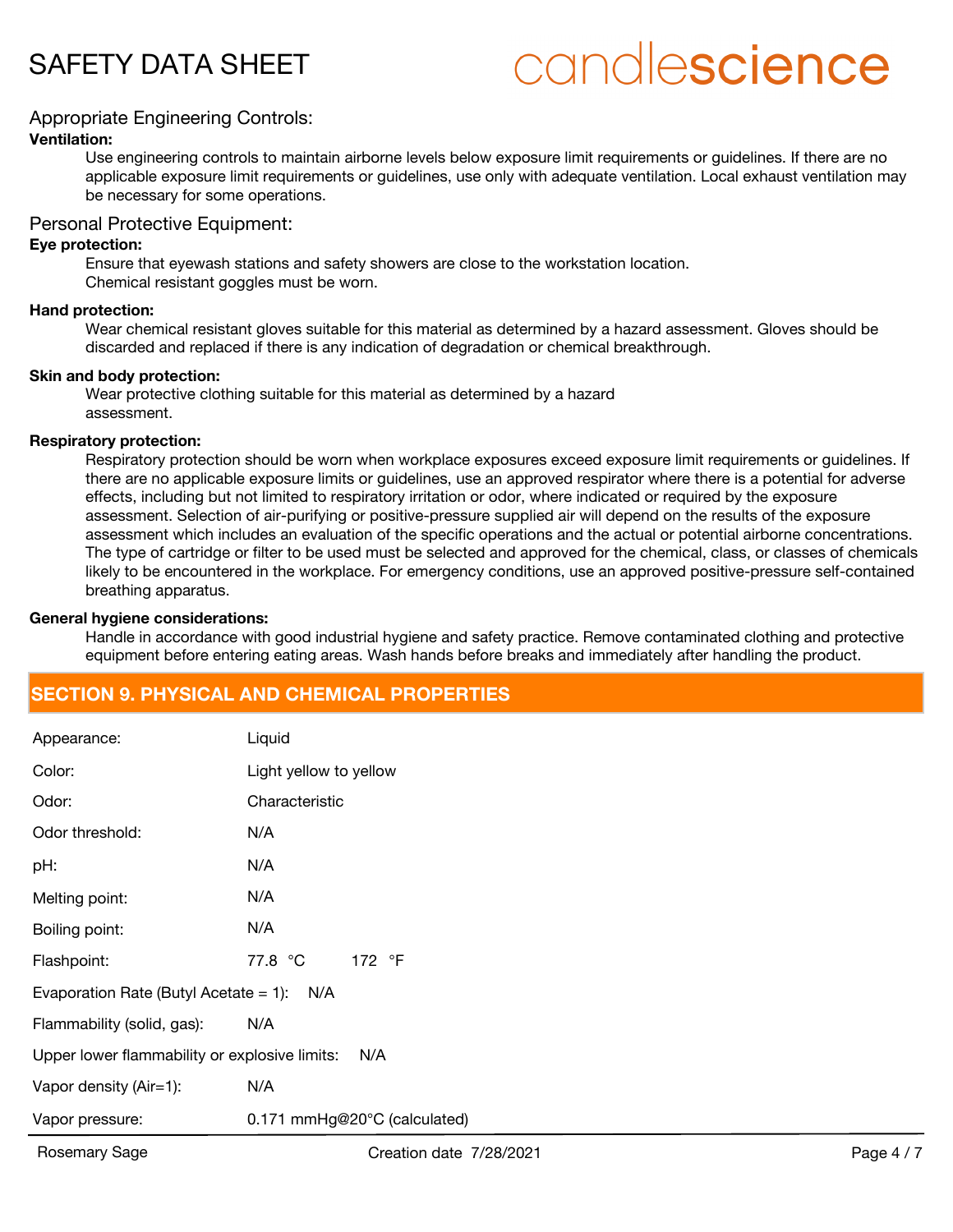# candlescience

| Specific gravity (H2O=1):               | 1.0080 - 1.0180           |
|-----------------------------------------|---------------------------|
| Solubility in water:                    | N/A                       |
| Solubility in other solvents:           | N/A                       |
| Partition coefficient: n-octanol/water: | N/A                       |
| Auto-ignition temperature:              | N/A                       |
| Decomposition temperature:              | N/A                       |
| Kinematic viscosity:                    | N/A                       |
| Dynamic viscosity:                      | N/A                       |
| Explosive properties:                   | N/A                       |
| Oxidizing properties:                   | N/A                       |
| Refractive index:                       | 1.4920 - 1.5020 (n25°C/D) |

# **SECTION 10. STABILITY AND REACTIVITY**

### **Chemical stability:**

The product is stable and non-reactive under normal conditions of use, storage and transport.

### **Possibility of hazardous reactions:**

Material is stable under normal conditions.

### **Conditions to avoid:**

Heat, flames and sparks. Temperature extremes and direct sunlight.

### **Incompatible materials:**

Strong oxidizing agents. Strong acids. Strong Bases.

### **Hazardous decomposition products:**

No hazardous decomposition products are known.

# **SECTION 11. TOXICOLOGICAL INFORMATION**

### **Acute oral toxicity:**

3364 mg/kg

### **Acute dermal toxicity:**

7735 mg/kg

### **Acute inhalation toxicity:**

N/A

### **Skin corrosion/irritation:**

N/A

### **Serious eye damage/eye irritation:**

N/A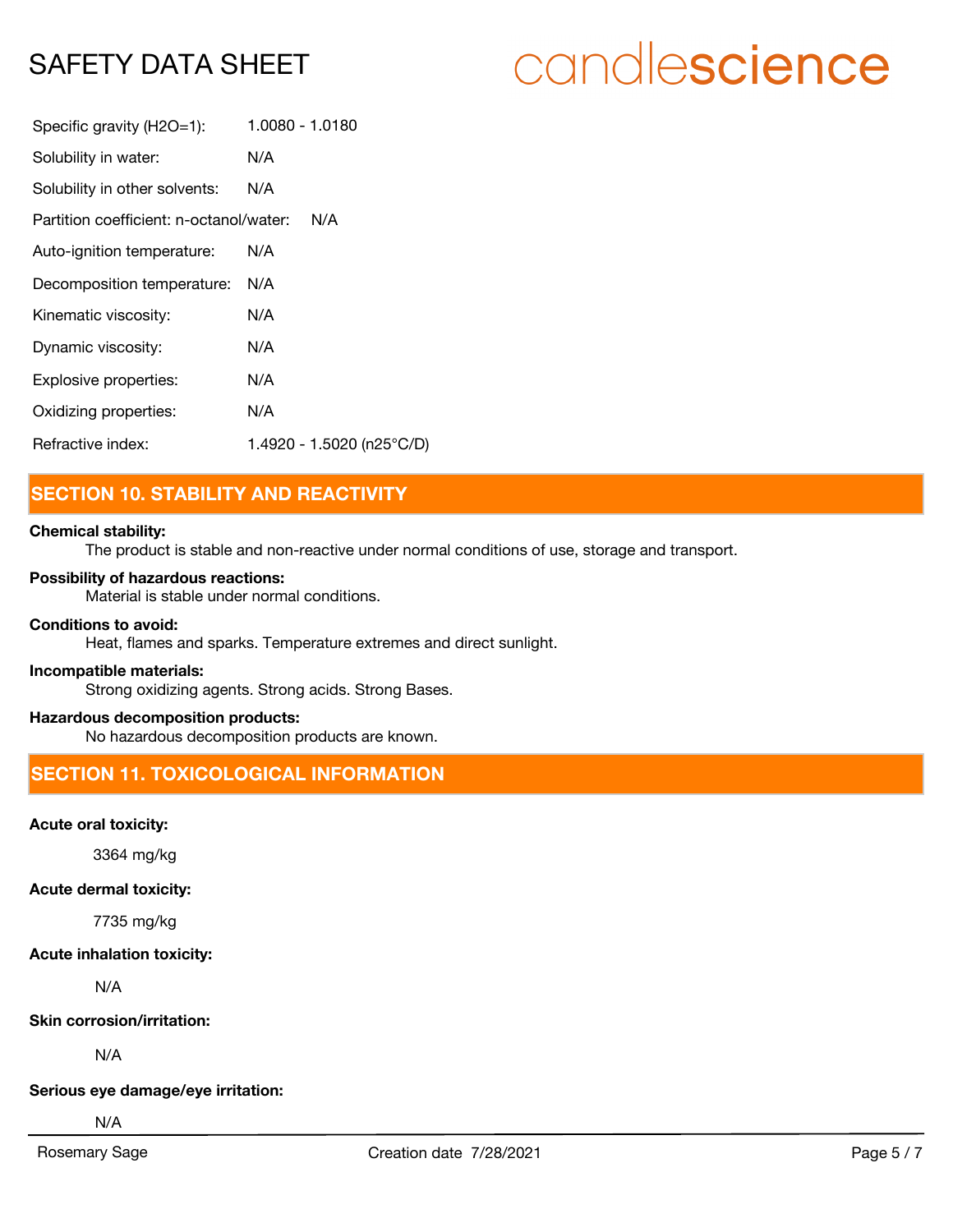# candlescience

### **Respiratory or skin sensitization:**

N/A

### **Mutagenicity:**

N/A

### **Reproductive toxicity:**

N/A

### **Carcinogenicity:**

N/A

Please note: Mixtures have not been tested for health hazards. The health hazard information presented is provided in accordance with US 29 CFR 1910.1200 and is based on the testing of individual components which have been shown to cause or may cause these health effects when tested at higher concentrations or at full strength.

### **SECTION 12. ECOLOGICAL INFORMATION**

#### **Ecotoxicity:**

Toxic to aquatic life with long lasting effects.

### **Persistence and Degradability:**

N/A

### **Bioaccumulation:**

N/A

### **Other Adverse Effects:**

N/A

## **SECTION 13. DISPOSAL CONSIDERATIONS**

### **Disposal instructions:**

Collect and reclaim or dispose in sealed containers at licensed waste disposal site. Do not allow this material to drain into sewers/water supplies. Do not contaminate ponds, waterways or ditches with chemical or used container. Dispose of contents/container in accordance with local/regional/national/international regulations.

### **Local disposal regulations:**

Dispose in accordance with all applicable regulations.

#### **Hazardous waste code:**

The waste code should be assigned in discussion between the user, the producer and the waste disposal company.

### **Waste from residues/unused products:**

Dispose of in accordance with local regulations. Empty containers or liners may retain some product residues. This material and its container must be disposed of in a safe manner.

#### **Contaminated packaging:**

Since emptied containers may retain product residue, follow label warnings even after container is emptied. Empty containers should be taken to an approved waste handling site for recycling or disposal.

## **SECTION 14. TRANSPORT INFORMATION**